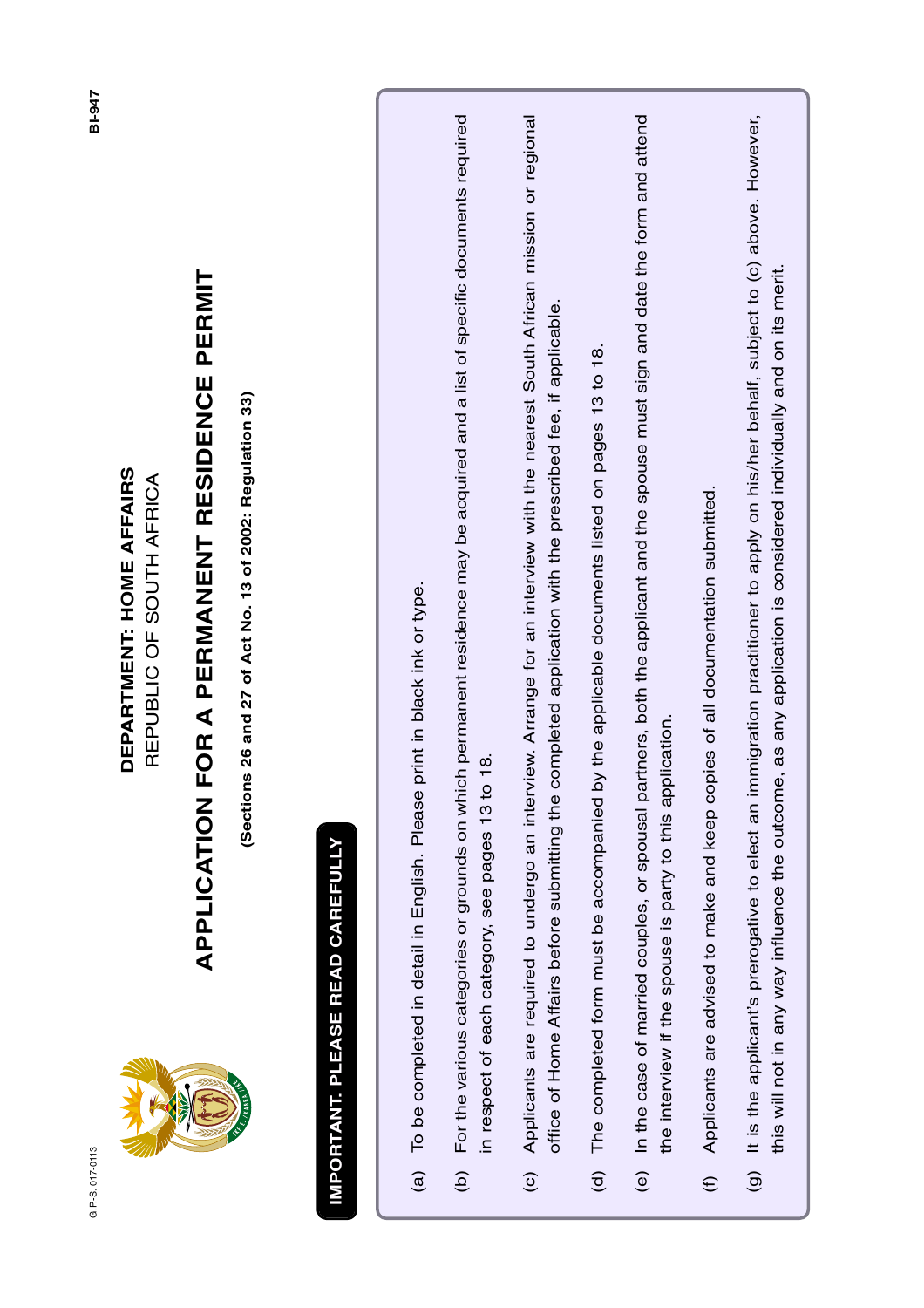| <b>IST OF APPLICANTS</b>           |                               | FOR OFFICIAL USE ONLY |                                 |              |                                     |                  |  |
|------------------------------------|-------------------------------|-----------------------|---------------------------------|--------------|-------------------------------------|------------------|--|
| <b>SURNAME</b>                     | FORENAMES                     | DATE OF BIRTH         | GENDER                          | RELATIONSHIP | SECTION OF ACT<br><b>APPLICABLE</b> | NUMBER<br>PERMIT |  |
|                                    |                               |                       |                                 |              |                                     |                  |  |
|                                    |                               |                       |                                 |              |                                     |                  |  |
|                                    |                               |                       |                                 |              |                                     |                  |  |
|                                    |                               |                       |                                 |              |                                     |                  |  |
|                                    |                               |                       |                                 |              |                                     |                  |  |
|                                    |                               |                       |                                 |              |                                     |                  |  |
| Applicant:<br>Persons interviewed: | Spouse:                       | Other:                |                                 |              |                                     |                  |  |
|                                    |                               |                       |                                 |              |                                     |                  |  |
| Date of interview and capturing    |                               |                       |                                 |              |                                     |                  |  |
|                                    | Rank                          |                       |                                 |              | <b>BLOK</b><br>$\frac{1}{2}$        |                  |  |
|                                    |                               |                       |                                 |              |                                     |                  |  |
|                                    |                               |                       |                                 |              |                                     |                  |  |
|                                    | <br> <br> <br> <br> <br> <br> |                       |                                 |              |                                     |                  |  |
|                                    | :<br>:<br>:<br>:              |                       |                                 |              |                                     |                  |  |
|                                    |                               |                       |                                 |              |                                     |                  |  |
| signature                          | Rank                          |                       | Approval/<br>rejection captured |              |                                     | OFFICE STAMP     |  |
|                                    |                               |                       |                                 |              |                                     |                  |  |
|                                    |                               |                       | Users BBS No.                   |              |                                     |                  |  |
|                                    |                               | ุ                     |                                 |              |                                     |                  |  |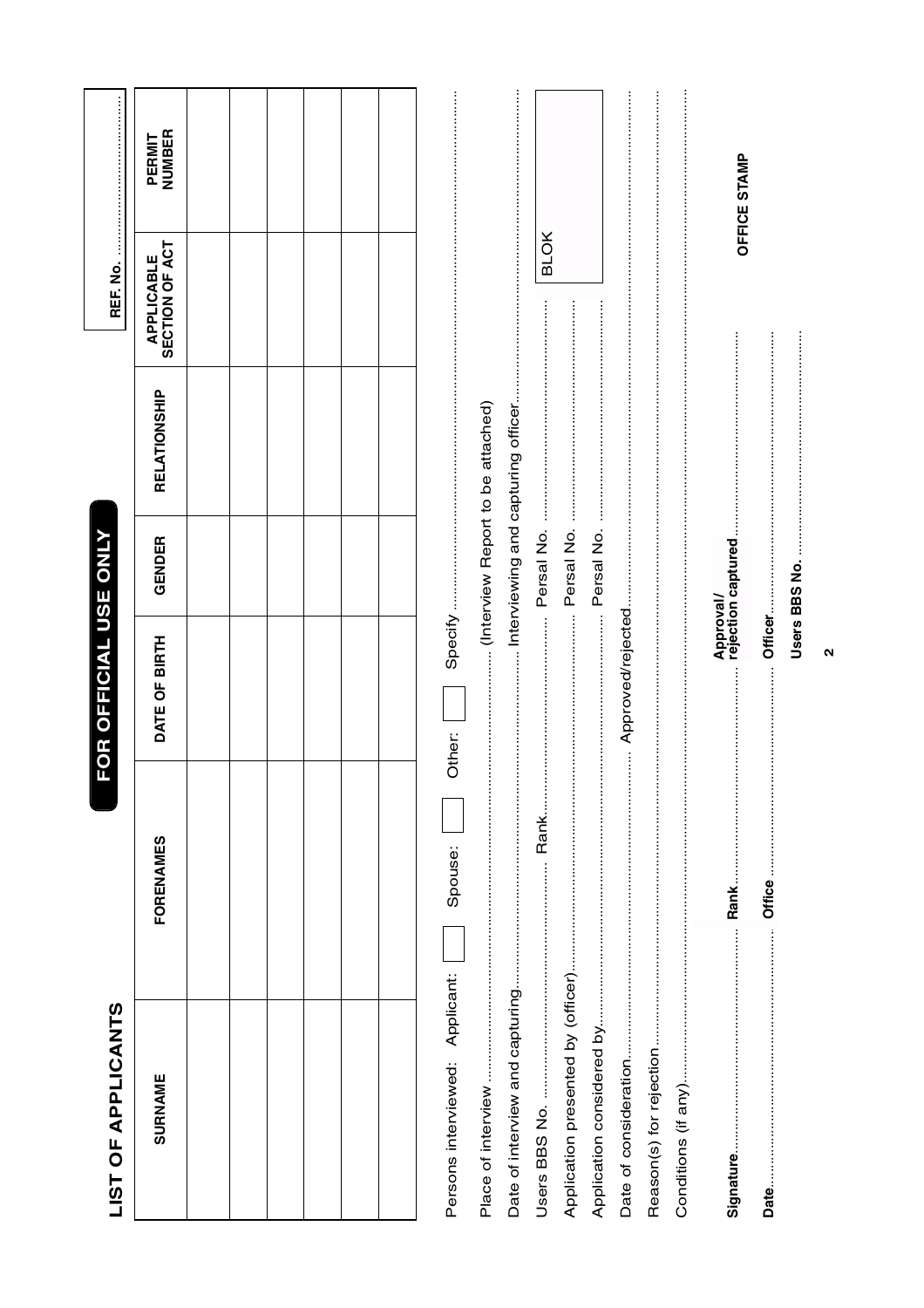| L                                                         |  |
|-----------------------------------------------------------|--|
|                                                           |  |
| ĵ<br>í<br>ï<br>֧֧֧֧֚֚֚֚֚֚֚֚֚֚֚֚֚֚֚֚֚֚֚֚֚֚֚֚֕֡֡֡֡֡֡֡֡֬֝֓֓֓ |  |
| i                                                         |  |

| Ξ               | Surname<br>$\frac{2}{1}$                                                                                             |
|-----------------|----------------------------------------------------------------------------------------------------------------------|
| $\frac{3}{1}$   | First name(s)                                                                                                        |
| $1\overline{4}$ | Maiden name (if applicable)                                                                                          |
| 1.5             | Other former surnames                                                                                                |
| $\frac{6}{1}$   | Day<br>Month<br>Year<br>Date of birth:                                                                               |
| $\ddot{ }$ :1   |                                                                                                                      |
| $\frac{8}{1}$   | 1.9 Present nationality<br>Nationality at birth                                                                      |
| 1.10            | Expiry date<br>Passport No.                                                                                          |
|                 |                                                                                                                      |
| $\overline{1}$  | Marital status:                                                                                                      |
|                 | Legally separated:<br>Widowed:<br>Divorced:<br>Permanent spousal/relationship:<br>Married:<br>Never married:         |
| 1.12            | Notarial contract:<br>Customary marriage:<br>Civil marriage:<br>Type of marriage/relationship:                       |
| 1.13            | Day<br>Month<br>Year<br>Date of marriage/notarial contract concluded:                                                |
| 1.14            | Details of previous marriage(s) or permanent spousal relationship(s) (if any):                                       |
|                 | Date and place of marriage/commencement of spousal relationship                                                      |
|                 |                                                                                                                      |
|                 | bsequent to such marriage(s)/permanent spousal relationship:<br>Details about any custody/maintenance of children su |
|                 | i                                                                                                                    |
| 1.15            |                                                                                                                      |
|                 | Country.<br>Suburb/City/Town                                                                                         |
|                 | Day<br>Month<br>Year<br>Since:                                                                                       |

 $\boldsymbol{\omega}$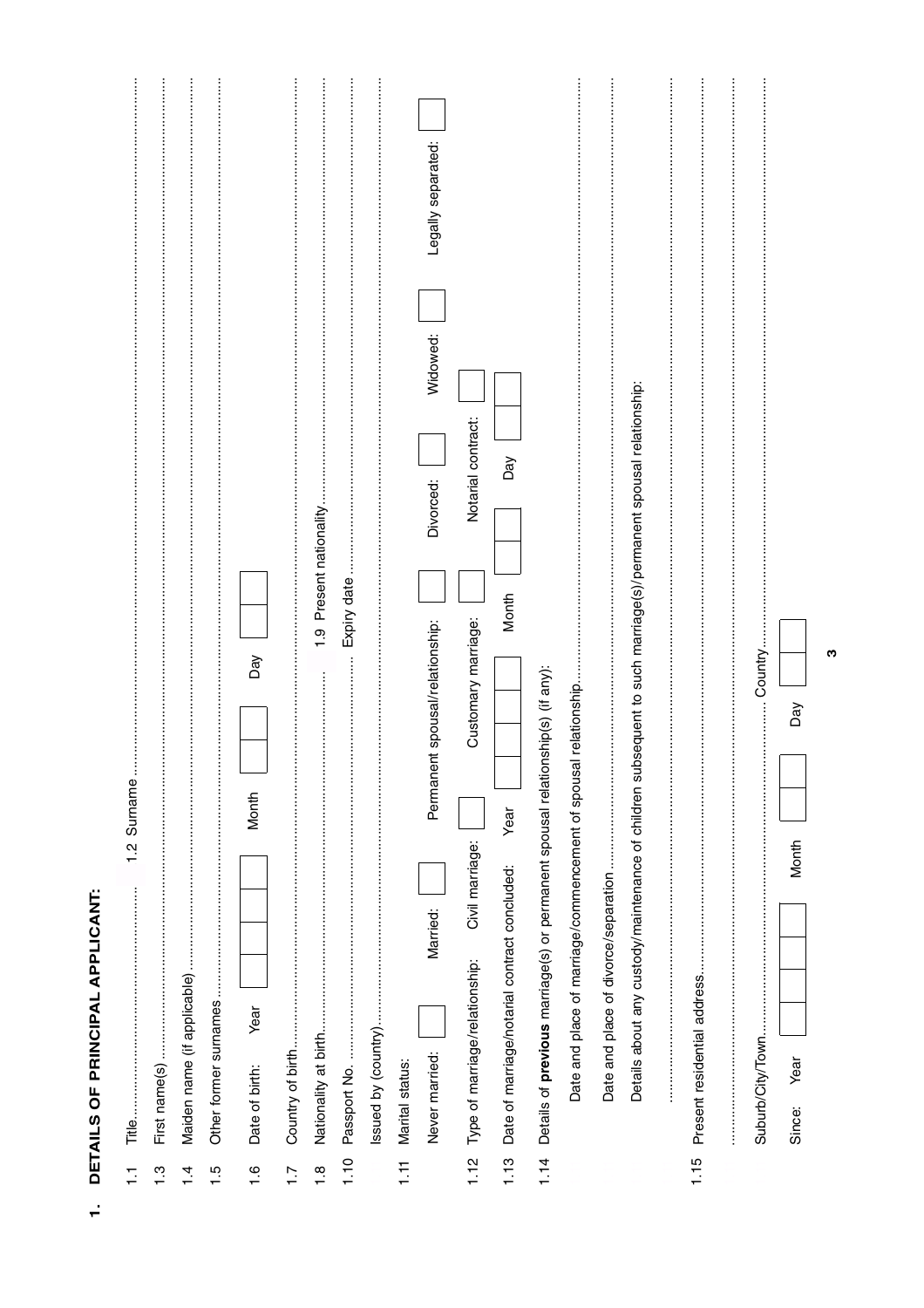|                    | 1.16             | Postal address                                                                                                            | Suburb                                                     | خ<br>5 | Code |
|--------------------|------------------|---------------------------------------------------------------------------------------------------------------------------|------------------------------------------------------------|--------|------|
|                    | 1.17             |                                                                                                                           | E-mail address                                             |        |      |
|                    | 1.18             | Occupation                                                                                                                |                                                            |        |      |
|                    | 1.19             | Type of temporary residence permit held (if applicable)                                                                   |                                                            |        |      |
|                    | 1.20             | Valid until                                                                                                               | Issuing office                                             |        |      |
| $\dot{\mathbf{q}}$ |                  | DETAILS OF PRINCIPAL APPLICANT'S PARENTS:                                                                                 |                                                            |        |      |
|                    | $\vec{\Omega}$   | Father: Surname                                                                                                           |                                                            |        |      |
|                    |                  | First name(s)                                                                                                             |                                                            |        |      |
|                    |                  | Birth place: City/Town                                                                                                    |                                                            |        |      |
|                    |                  | State/Province                                                                                                            |                                                            |        |      |
|                    |                  | :<br>:<br>:<br>:<br>Country                                                                                               | Nationality at birth                                       |        |      |
|                    |                  | Month<br>Year<br>Date of birth:                                                                                           | Day                                                        |        |      |
|                    | $2.\overline{2}$ |                                                                                                                           | Maiden name                                                |        |      |
|                    |                  | First name(s)                                                                                                             |                                                            |        |      |
|                    |                  | Birth place: City/Town                                                                                                    |                                                            |        |      |
|                    |                  | State/Province                                                                                                            |                                                            |        |      |
|                    |                  |                                                                                                                           | Nationality at birth                                       |        |      |
|                    |                  | Month<br>Year<br>Date of birth:                                                                                           | Day                                                        |        |      |
| က                  |                  | نَ<br>ا<br>DETAILS OF APPLICANT'S SPOUSE (IF APPLICAB                                                                     |                                                            |        |      |
|                    | $\overline{3}$ . | 3.2 Surname<br>Title                                                                                                      |                                                            |        |      |
|                    | 33               |                                                                                                                           |                                                            |        |      |
|                    | 3.4              | Other former surnames                                                                                                     |                                                            |        |      |
|                    | 3.5              | Month<br>Year<br>Date of birth:                                                                                           | Day                                                        |        |      |
|                    | 3.6              | Details of <b>previous</b> marriage(s) or permanent spousal relationship(s) (if any): (Use additional page if necessary.) |                                                            |        |      |
|                    |                  | Date and place of marriage/commencement of spousal relationship                                                           |                                                            |        |      |
|                    |                  | Date and place of divorce/separation                                                                                      |                                                            |        |      |
|                    |                  | Details about any custody/maintenance of children sub                                                                     | sequent to such marriage(s)/permanent spousal relationship |        |      |
|                    |                  | Details of maintenance payments to ex-spouse                                                                              |                                                            |        |      |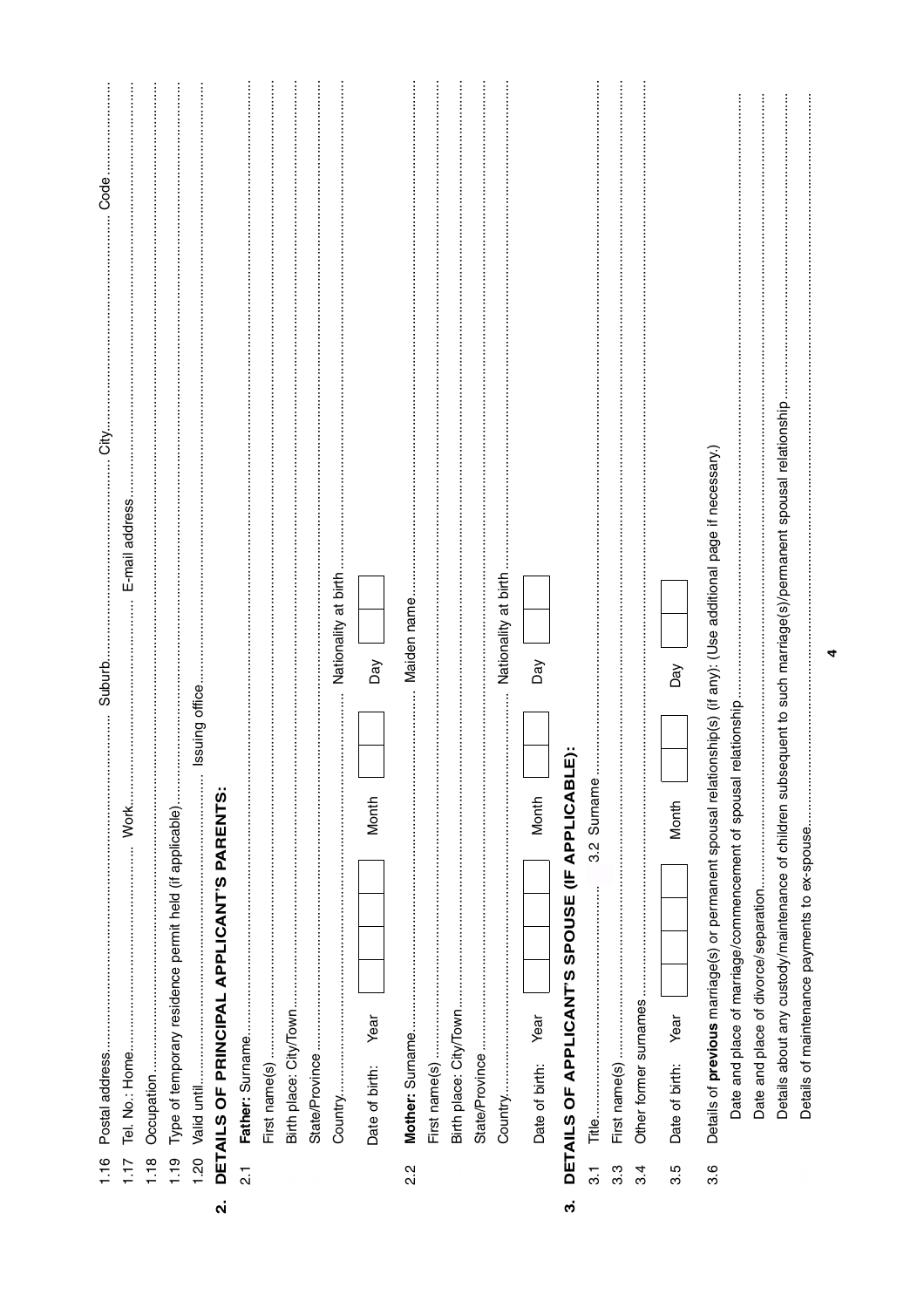| 3.7           | Birth place: City/Town                                                |       | $3.\overline{8}$ | State/Province       |                     |             |  |
|---------------|-----------------------------------------------------------------------|-------|------------------|----------------------|---------------------|-------------|--|
| 3.9           | Country of birth                                                      |       |                  |                      |                     |             |  |
| 3.10          | Nationality at birth                                                  |       | $\frac{1}{3}$    | Present nationality. |                     |             |  |
| 3.12          | Passport No./SA Identity No.                                          |       |                  |                      | Issued by (country) | Expiry date |  |
| 3.13          | Present residential address                                           |       |                  |                      |                     |             |  |
| 3.14          | Since: Year                                                           | Month |                  | Day.                 |                     |             |  |
| 3.15          | Postal address                                                        |       |                  |                      | . Suburb.           | Code        |  |
| 3.16          | Tel. No.: Home                                                        | Work  |                  |                      | E-mail address      |             |  |
| 3.17          |                                                                       |       |                  |                      |                     |             |  |
|               | 3.18 Type of temporary residence permit held (if applicable)          |       |                  |                      | Valid until         |             |  |
|               | 3.19 Issuing office                                                   |       |                  |                      |                     |             |  |
| $\vec{r}$     | DETAILS OF SPOUSE'S PARENTS (IF SPOUSE IS PARTY TO THIS APPLICATION): |       |                  |                      |                     |             |  |
| $\frac{1}{4}$ | Father: Surname                                                       |       |                  |                      |                     |             |  |
|               | First name(s)                                                         |       |                  |                      |                     |             |  |
|               | Birth place: City/Town                                                |       |                  |                      |                     |             |  |
|               | State/Province                                                        |       |                  |                      |                     |             |  |
|               | Country                                                               |       |                  | Nationality at birth |                     |             |  |
|               | Year<br>Date of birth:                                                | Month |                  | Day                  |                     |             |  |
| 4.2           | Mother: Surname                                                       |       |                  | Maiden name          |                     |             |  |
|               | First name(s)                                                         |       |                  |                      |                     |             |  |
|               | Birth place: City/Town                                                |       |                  |                      |                     |             |  |
|               | State/Province                                                        |       |                  |                      |                     |             |  |
|               | Country                                                               |       |                  | Nationality at birth |                     |             |  |
|               | Year<br>Date of birth:                                                | Month |                  | Day                  |                     |             |  |
|               |                                                                       |       |                  | 5                    |                     |             |  |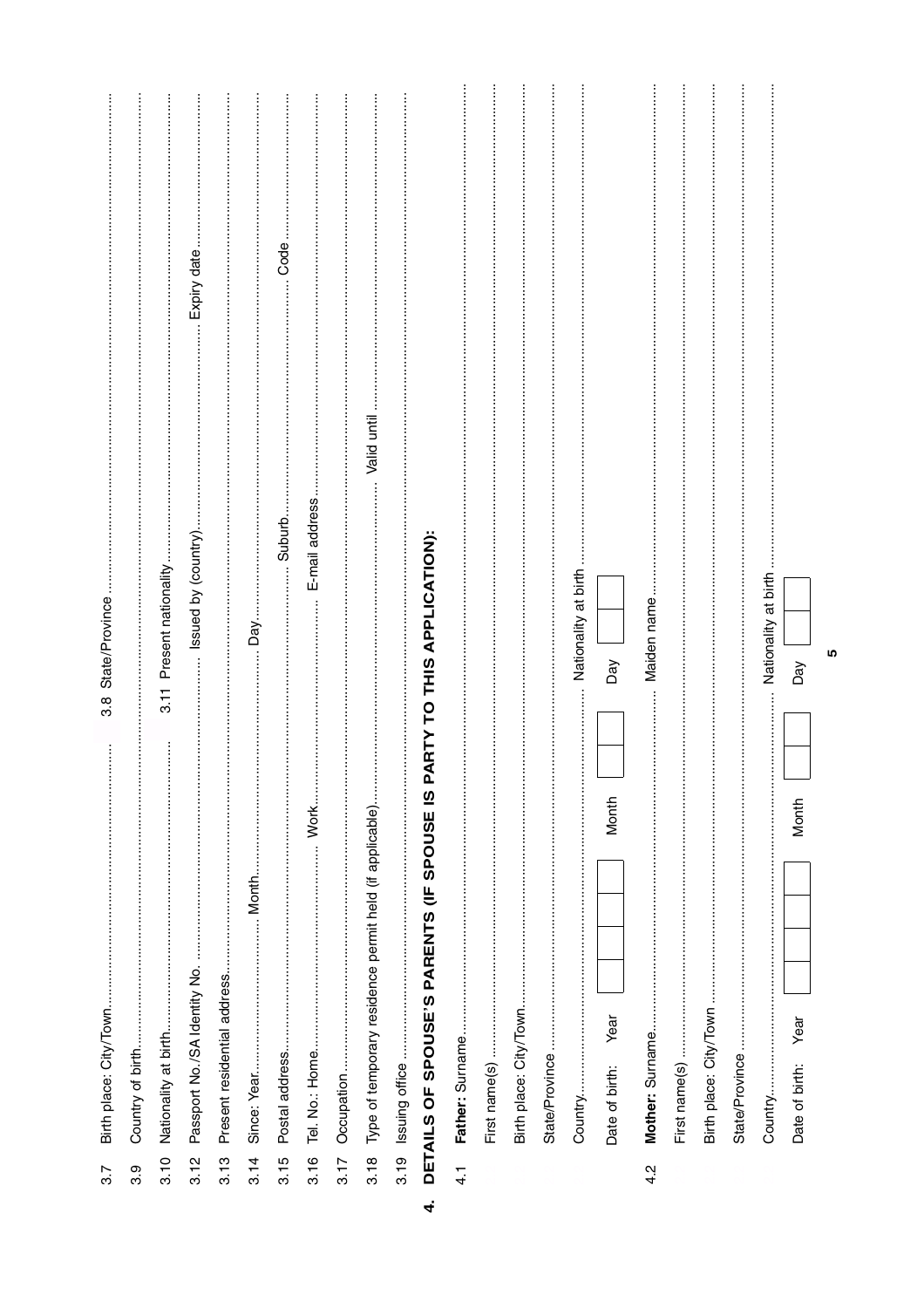|  | l Polationebin to                                                                                                                                                                                                                                                                                                                            |    |
|--|----------------------------------------------------------------------------------------------------------------------------------------------------------------------------------------------------------------------------------------------------------------------------------------------------------------------------------------------|----|
|  | PPLICATION, INCLUDING THOSE BORN OUT OF PREVIOUS MARRIAGES OR OUT OF<br>ETAILS OF BIOLOGICAL OR LEGALLY ADOPTED CHILDREN: UNMARRIED CHILDREN UNDER THE AGE OF 21 OF BOTH APPLICANT<br>IED DEPENDANTS OR PERSONS IN PERMANENT SPOUSAL RELATIONSHIPS:<br>WEDLOCK AND CHILDREN. IF ANY. OF UNMARRI<br>AND SPOUSE, IF SPOUSE IS PARTY TO THIS AI | r. |
|  |                                                                                                                                                                                                                                                                                                                                              |    |

| Occupation, e.g.<br>studying etc.             |  |  |  |
|-----------------------------------------------|--|--|--|
| Present<br>Nationality                        |  |  |  |
| Country and place<br>(town/city) of birth     |  |  |  |
| Relationship to<br>applicant and/or<br>spouse |  |  |  |
| Date of birth                                 |  |  |  |
| Forename(s)                                   |  |  |  |
| Surname                                       |  |  |  |

# 6. Names of unmarried children mentioned above who do not wish to apply for permanent residence and the reasons therefor:

|  |  | on the applicant and give reasons for dependency:               |  |  |
|--|--|-----------------------------------------------------------------|--|--|
|  |  |                                                                 |  |  |
|  |  |                                                                 |  |  |
|  |  |                                                                 |  |  |
|  |  |                                                                 |  |  |
|  |  |                                                                 |  |  |
|  |  |                                                                 |  |  |
|  |  |                                                                 |  |  |
|  |  |                                                                 |  |  |
|  |  |                                                                 |  |  |
|  |  |                                                                 |  |  |
|  |  |                                                                 |  |  |
|  |  |                                                                 |  |  |
|  |  |                                                                 |  |  |
|  |  |                                                                 |  |  |
|  |  |                                                                 |  |  |
|  |  |                                                                 |  |  |
|  |  |                                                                 |  |  |
|  |  |                                                                 |  |  |
|  |  |                                                                 |  |  |
|  |  |                                                                 |  |  |
|  |  |                                                                 |  |  |
|  |  |                                                                 |  |  |
|  |  |                                                                 |  |  |
|  |  |                                                                 |  |  |
|  |  |                                                                 |  |  |
|  |  |                                                                 |  |  |
|  |  |                                                                 |  |  |
|  |  |                                                                 |  |  |
|  |  |                                                                 |  |  |
|  |  |                                                                 |  |  |
|  |  |                                                                 |  |  |
|  |  |                                                                 |  |  |
|  |  |                                                                 |  |  |
|  |  |                                                                 |  |  |
|  |  |                                                                 |  |  |
|  |  |                                                                 |  |  |
|  |  |                                                                 |  |  |
|  |  |                                                                 |  |  |
|  |  |                                                                 |  |  |
|  |  |                                                                 |  |  |
|  |  |                                                                 |  |  |
|  |  |                                                                 |  |  |
|  |  |                                                                 |  |  |
|  |  |                                                                 |  |  |
|  |  |                                                                 |  |  |
|  |  |                                                                 |  |  |
|  |  |                                                                 |  |  |
|  |  |                                                                 |  |  |
|  |  |                                                                 |  |  |
|  |  |                                                                 |  |  |
|  |  |                                                                 |  |  |
|  |  |                                                                 |  |  |
|  |  |                                                                 |  |  |
|  |  |                                                                 |  |  |
|  |  |                                                                 |  |  |
|  |  |                                                                 |  |  |
|  |  |                                                                 |  |  |
|  |  |                                                                 |  |  |
|  |  |                                                                 |  |  |
|  |  |                                                                 |  |  |
|  |  |                                                                 |  |  |
|  |  |                                                                 |  |  |
|  |  |                                                                 |  |  |
|  |  |                                                                 |  |  |
|  |  |                                                                 |  |  |
|  |  | 7. Names of children over the age of 21 who are still dependent |  |  |
|  |  |                                                                 |  |  |
|  |  |                                                                 |  |  |
|  |  |                                                                 |  |  |

 $\bullet$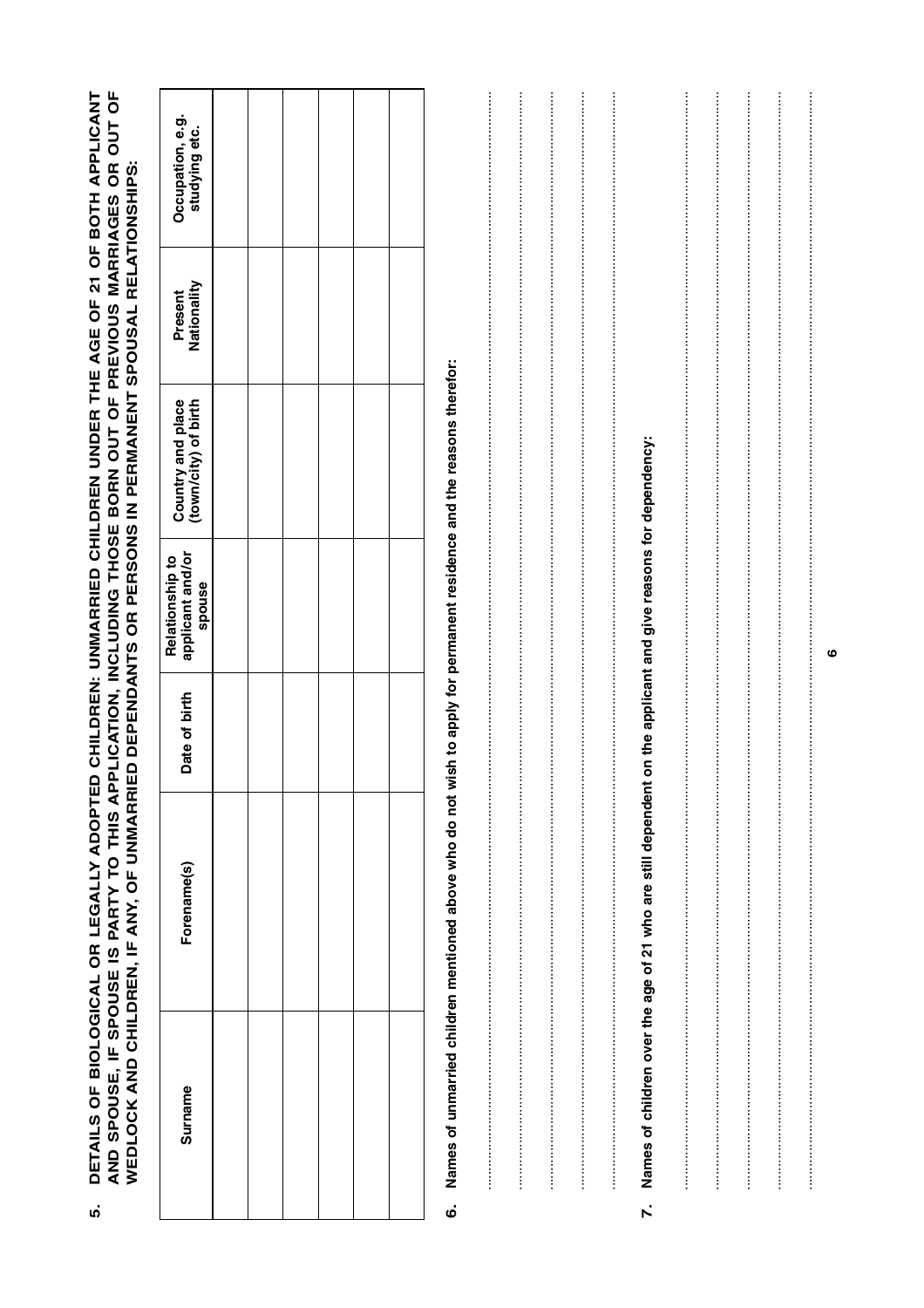| Name   | <b>Address</b> | Tel. number | Acquaintanceship<br><b>Relationship</b> |
|--------|----------------|-------------|-----------------------------------------|
|        |                |             |                                         |
|        |                |             |                                         |
|        |                |             |                                         |
| .<br>ا |                |             |                                         |
|        |                |             |                                         |
|        |                |             |                                         |
| က်     |                |             |                                         |
|        |                |             |                                         |
|        |                |             |                                         |

### DETAILS REGARDING RELATIVES AND/OR FRIENDS RESIDENT IN SOUTH AFRICA:  $\dot{\bullet}$

## EMPLOYMENT RECORD OF APPLICANT (TO COVER FULL PERIOD OF EMPLOYMENT):  $\dot{\mathsf{o}}$

| Nature of work     |  |  |  |  |  |
|--------------------|--|--|--|--|--|
|                    |  |  |  |  |  |
|                    |  |  |  |  |  |
|                    |  |  |  |  |  |
|                    |  |  |  |  |  |
|                    |  |  |  |  |  |
|                    |  |  |  |  |  |
|                    |  |  |  |  |  |
|                    |  |  |  |  |  |
|                    |  |  |  |  |  |
|                    |  |  |  |  |  |
| ٩                  |  |  |  |  |  |
|                    |  |  |  |  |  |
|                    |  |  |  |  |  |
|                    |  |  |  |  |  |
|                    |  |  |  |  |  |
|                    |  |  |  |  |  |
|                    |  |  |  |  |  |
| From               |  |  |  |  |  |
|                    |  |  |  |  |  |
|                    |  |  |  |  |  |
|                    |  |  |  |  |  |
|                    |  |  |  |  |  |
|                    |  |  |  |  |  |
|                    |  |  |  |  |  |
|                    |  |  |  |  |  |
| Address: Town/City |  |  |  |  |  |
|                    |  |  |  |  |  |
|                    |  |  |  |  |  |
|                    |  |  |  |  |  |
|                    |  |  |  |  |  |
|                    |  |  |  |  |  |
|                    |  |  |  |  |  |
|                    |  |  |  |  |  |
|                    |  |  |  |  |  |
|                    |  |  |  |  |  |
|                    |  |  |  |  |  |
|                    |  |  |  |  |  |
|                    |  |  |  |  |  |
|                    |  |  |  |  |  |
|                    |  |  |  |  |  |
|                    |  |  |  |  |  |
|                    |  |  |  |  |  |
|                    |  |  |  |  |  |
|                    |  |  |  |  |  |
| Name of employer   |  |  |  |  |  |
|                    |  |  |  |  |  |
|                    |  |  |  |  |  |
|                    |  |  |  |  |  |
|                    |  |  |  |  |  |
|                    |  |  |  |  |  |
|                    |  |  |  |  |  |
|                    |  |  |  |  |  |
|                    |  |  |  |  |  |
|                    |  |  |  |  |  |
|                    |  |  |  |  |  |
|                    |  |  |  |  |  |
|                    |  |  |  |  |  |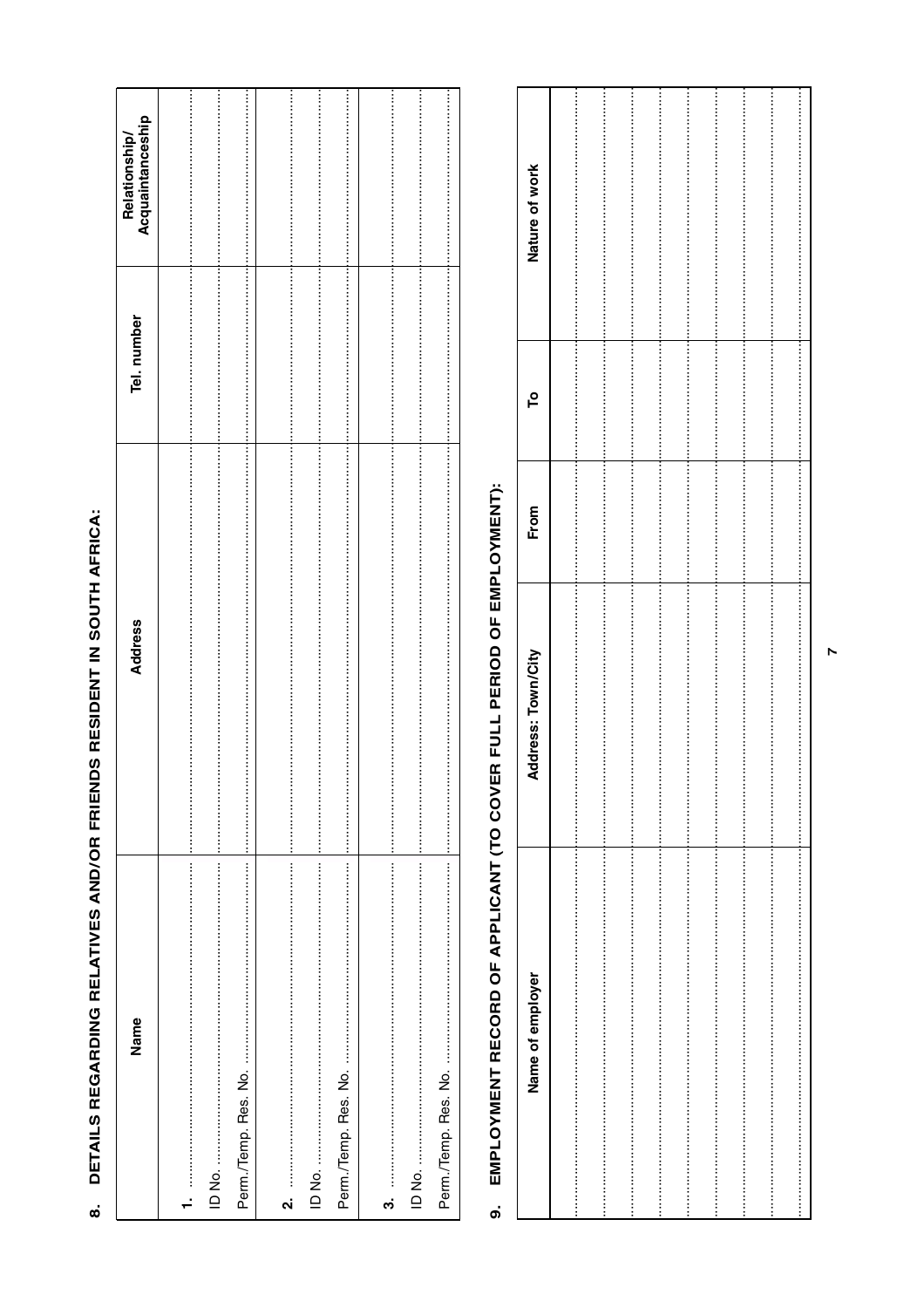| *Spouse's present/last duties (if applicable)                                                                     |
|-------------------------------------------------------------------------------------------------------------------|
|                                                                                                                   |
|                                                                                                                   |
| Principal applicant: What amount of money will you transfer to S                                                  |
|                                                                                                                   |
| private income? If so, please give full details<br>Principal applicant: Do you receive a pension or do you have a |
| *Spouse: Do you receive a pension or do you have a private inc                                                    |
|                                                                                                                   |
|                                                                                                                   |
|                                                                                                                   |

#### 10. LANGUAGE PROFICIENCY:

|   | "In" under the different headings)                                                  |
|---|-------------------------------------------------------------------------------------|
| d | "hat is vour proticiency in other language? (Answer "Yes" or "N<br>5<br>5<br>;<br>; |
|   | ֦<br>5<br>)<br>8                                                                    |

| <b>Speak</b> | Read | Write |
|--------------|------|-------|
|              |      |       |
|              |      |       |
|              |      |       |
|              |      |       |
|              |      |       |
|              |      |       |

\* If party to this application.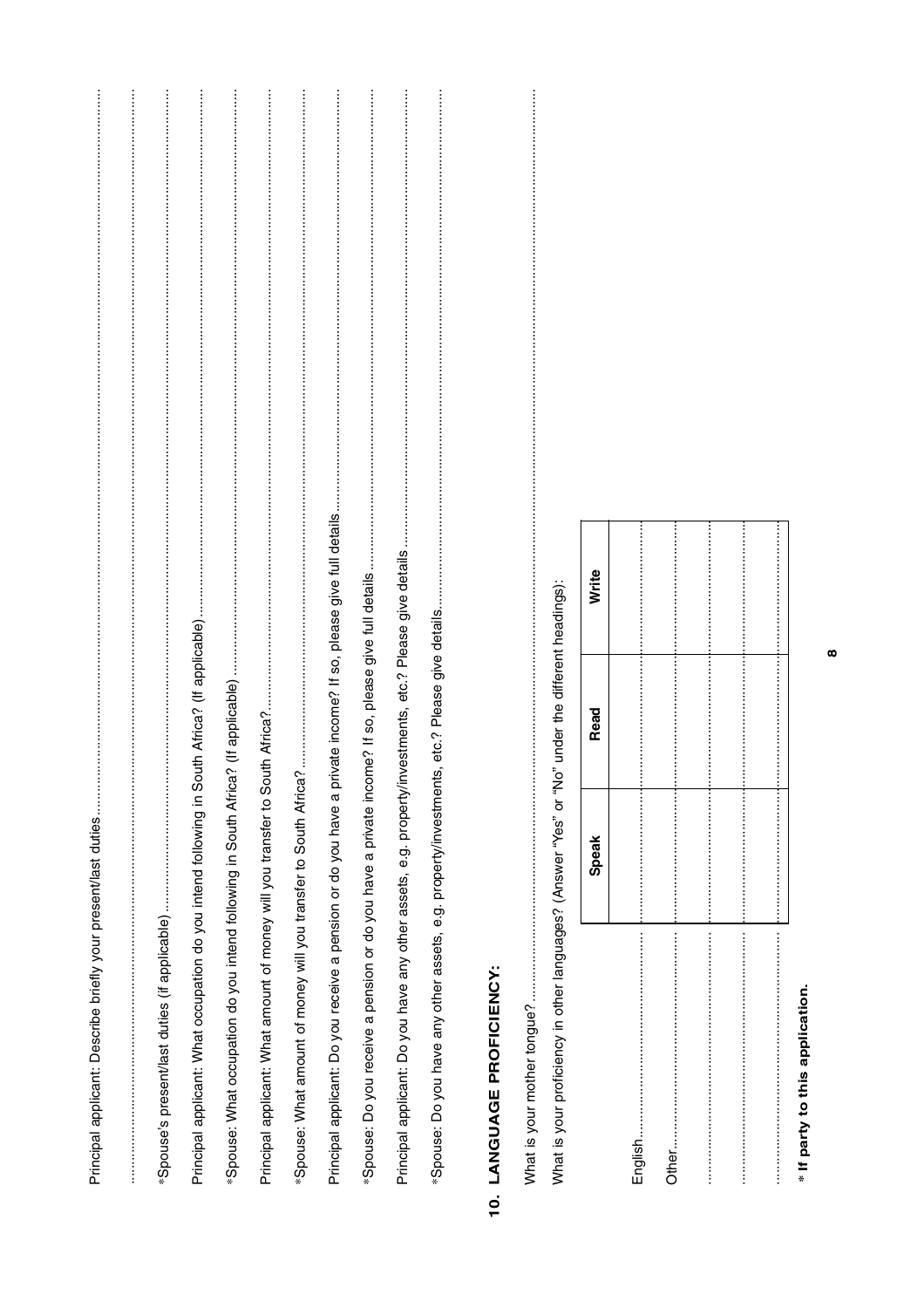DO YOU HAVE ANY FAMILY MEMBERS REMAINING IN YOUR COUNTRY OF ORIGIN (FATHER, MOTHER, SISTERS, BROTHERS,<br>HUSBAND, WIFE AND CHILDREN)?  $\ddot{1}$ 

| If yes, give details below.<br>Yes/No |                            |                                                                                                                                                                                                                                                                                                                                     |
|---------------------------------------|----------------------------|-------------------------------------------------------------------------------------------------------------------------------------------------------------------------------------------------------------------------------------------------------------------------------------------------------------------------------------|
| Name                                  | Address                    | Relationship/Acquaintanceship                                                                                                                                                                                                                                                                                                       |
|                                       |                            |                                                                                                                                                                                                                                                                                                                                     |
|                                       | ÷                          |                                                                                                                                                                                                                                                                                                                                     |
|                                       |                            |                                                                                                                                                                                                                                                                                                                                     |
|                                       | Ī<br>ļ<br>:<br>:<br>:<br>: | ļ                                                                                                                                                                                                                                                                                                                                   |
|                                       |                            |                                                                                                                                                                                                                                                                                                                                     |
|                                       | l<br>İ<br>÷                | l<br>l<br>ļ                                                                                                                                                                                                                                                                                                                         |
|                                       |                            |                                                                                                                                                                                                                                                                                                                                     |
|                                       | Ţ<br>÷<br>÷                | ŧ                                                                                                                                                                                                                                                                                                                                   |
|                                       |                            |                                                                                                                                                                                                                                                                                                                                     |
|                                       | ÷<br>÷                     | ŧ<br>$\begin{bmatrix} 1 & 0 & 0 \\ 0 & 1 & 0 \\ 0 & 0 & 0 \\ 0 & 0 & 0 \\ 0 & 0 & 0 \\ 0 & 0 & 0 \\ 0 & 0 & 0 & 0 \\ 0 & 0 & 0 & 0 \\ 0 & 0 & 0 & 0 \\ 0 & 0 & 0 & 0 & 0 \\ 0 & 0 & 0 & 0 & 0 \\ 0 & 0 & 0 & 0 & 0 \\ 0 & 0 & 0 & 0 & 0 & 0 \\ 0 & 0 & 0 & 0 & 0 & 0 \\ 0 & 0 & 0 & 0 & 0 & 0 & 0 \\ 0 & 0 & 0 & 0 & 0 & 0 & 0 \\ $ |
|                                       | ÷                          | ÷<br>ŧ                                                                                                                                                                                                                                                                                                                              |
|                                       | ÷                          | i<br>!<br>!                                                                                                                                                                                                                                                                                                                         |
|                                       | t                          |                                                                                                                                                                                                                                                                                                                                     |
|                                       | t                          |                                                                                                                                                                                                                                                                                                                                     |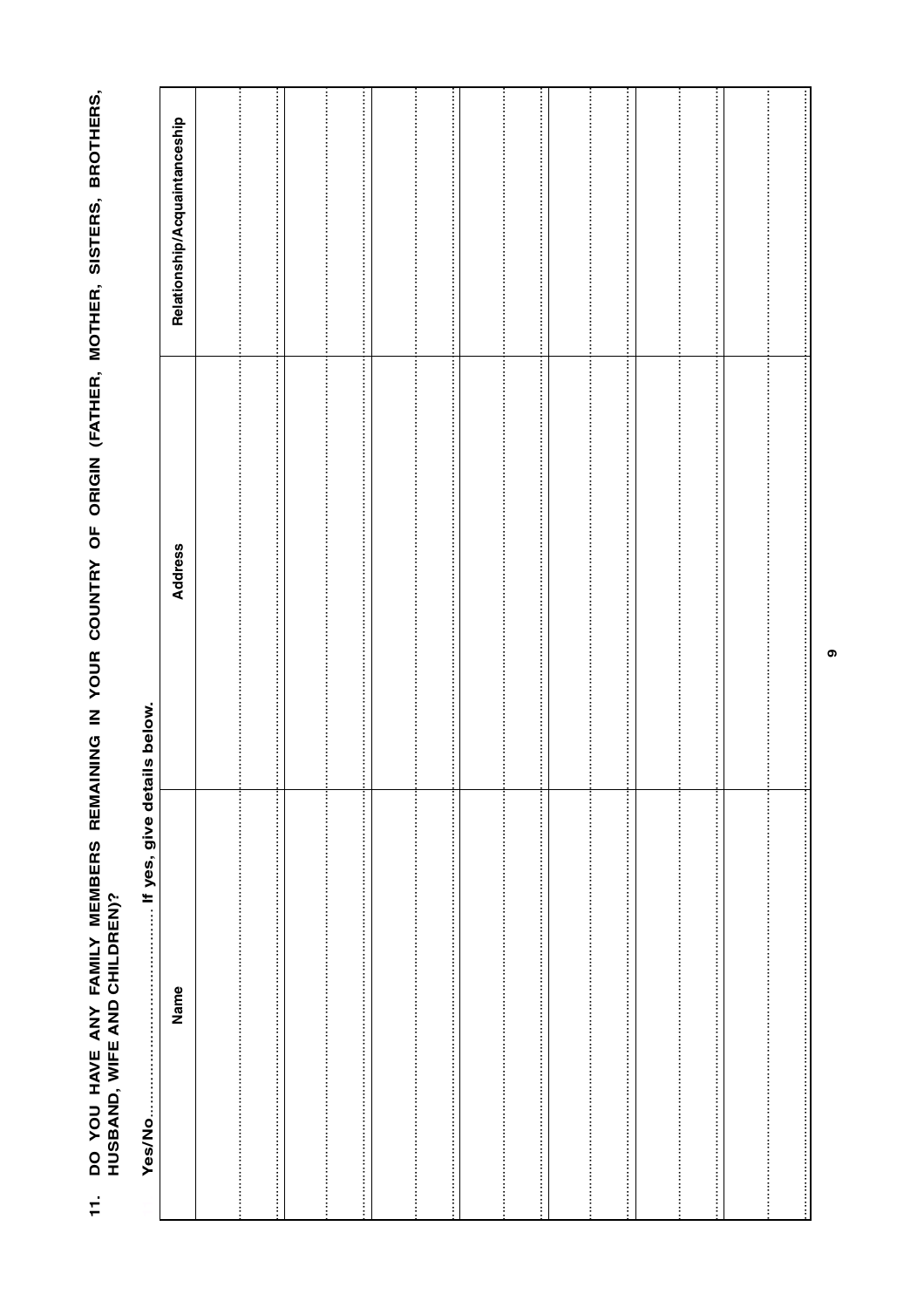12. FULL DETAILS OF PREVIOUS AND CURRENT RESIDENCE (SINCE 18TH BIRTHDAY OR DURING THE LAST TEN YEARS TO DATE): (Complete in detail including postal district numbers, e.g. Bromley BR68ED, United Kingdom). If space is not enough submit separate list.

| From: (Month/Year)                       | To: (Month/Year) | Number and street | City/Town        | Country               |
|------------------------------------------|------------------|-------------------|------------------|-----------------------|
| 12.1 Principal applicant:                |                  |                   |                  |                       |
| $\ddot{}}$<br>$\oplus$                   |                  |                   |                  |                       |
| $\widehat{\equiv}$                       |                  | $\vdots$          | i                |                       |
| $\widehat{\mathbb{H}}$                   | :<br>:<br>:<br>: |                   |                  | İ                     |
| $\widehat{\boldsymbol{\epsilon}}$        |                  |                   |                  |                       |
| :<br>:<br>:<br>:<br>$\hat{z}$            |                  | j                 | i<br>:<br>:<br>: | İ                     |
| $\widehat{\Sigma}$                       |                  |                   |                  |                       |
| 12.2 Spouse:                             |                  |                   |                  |                       |
|                                          |                  | İ                 | i<br>:<br>:<br>j | :<br>:<br>:<br>:<br>İ |
| :<br>:<br>:<br>:<br>⊜                    | $\vdots$         |                   |                  |                       |
| :<br>:<br>:<br>$\widehat{\equiv}$        |                  |                   |                  |                       |
| :<br>:<br>:<br>$\widehat{\epsilon}$      | :<br>:<br>:<br>: |                   |                  |                       |
| :<br>:<br>:<br>:<br>$\widehat{\epsilon}$ |                  |                   |                  |                       |
| $\widehat{\xi}$                          |                  |                   |                  | İ                     |
| 12.3 Children (where applicable):        |                  |                   |                  |                       |
| $\oplus$                                 |                  |                   |                  |                       |
| $\widehat{\equiv}$                       |                  |                   |                  |                       |
| :<br>:<br>:<br>$\widehat{\equiv}$        |                  |                   |                  |                       |
| İ<br>$\widehat{\boldsymbol{\epsilon}}$   |                  |                   |                  |                       |
| İ<br>$\widehat{\epsilon}$                |                  |                   |                  |                       |
| $\widehat{\mathcal{E}}$                  |                  |                   |                  |                       |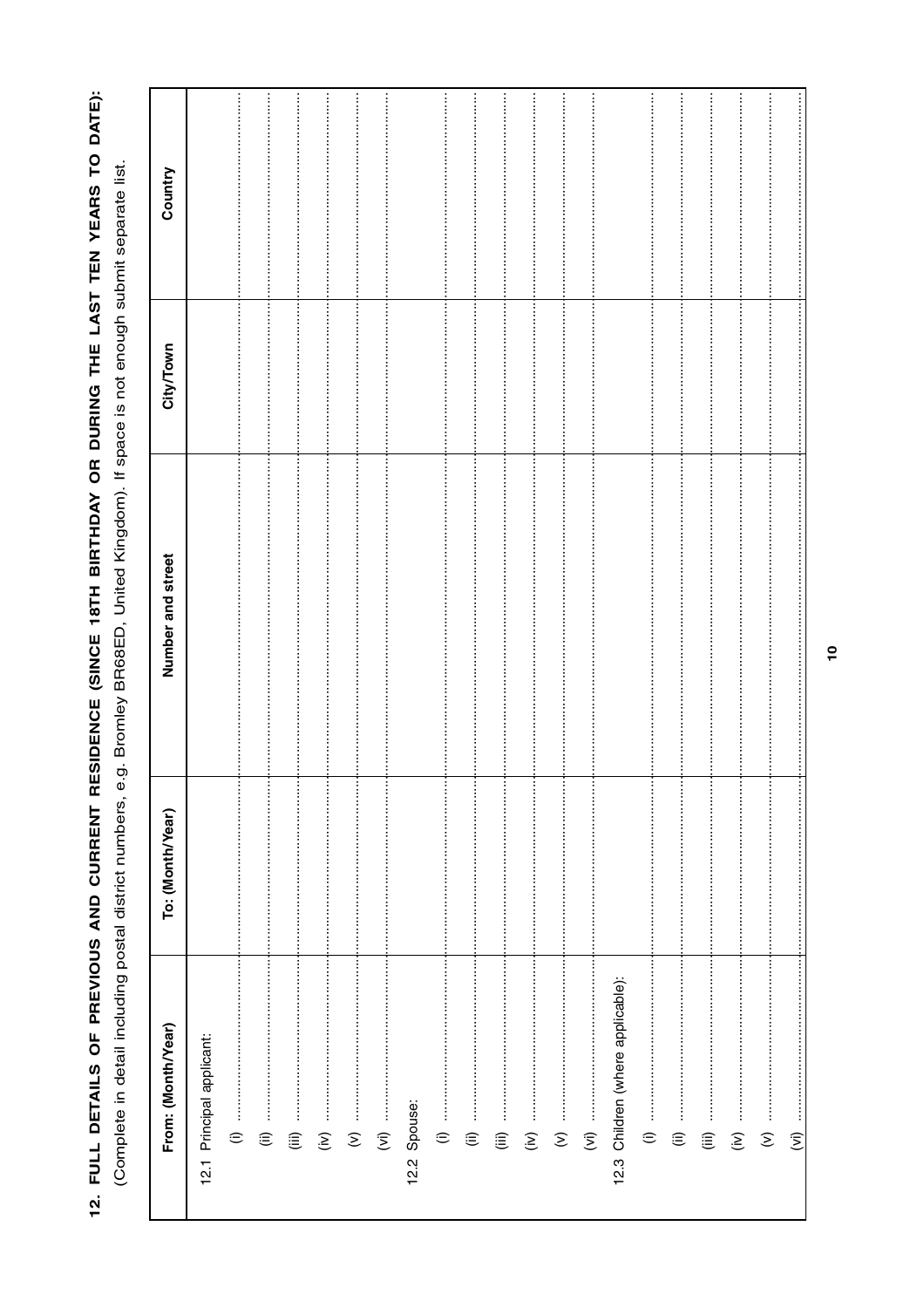| $\frac{3}{2}$ |                                                | DETAILS REGARDING APPLICANT AND (IF APPLICABLE) SPOUSE AND CHILDREN                                                                                                                                                                                                                                                                                                                                             |
|---------------|------------------------------------------------|-----------------------------------------------------------------------------------------------------------------------------------------------------------------------------------------------------------------------------------------------------------------------------------------------------------------------------------------------------------------------------------------------------------------|
|               |                                                | as to your spouse and children (if any) and must be answered "YES" or "NO".<br>The following questions relate to you (the applicant) as well                                                                                                                                                                                                                                                                    |
|               | $\widehat{a}$                                  | is no longer on record against you or the persons concerned?<br>convicted of a criminal offence even if such conviction<br>Have you or any of the persons concerned ever been-<br>$\widehat{=}$                                                                                                                                                                                                                 |
|               |                                                | declared insolvent?<br>⊜                                                                                                                                                                                                                                                                                                                                                                                        |
|               | ê                                              | Will you or any of the persons concerned leave outstanding debts behind on your departure or, if you are already in South Africa, did you leave outstanding debts behind<br>abroad? If so, what arrangements have you made to set<br>child/spousal maintenance obligations?<br>abroad? If so, what arrangements have you made to settle<br>(iii) the subject of a civil action, including for failure to fulfil |
|               | $\odot$                                        | Is there a civil or criminal enquiry pending against you or any of the persons concerned?                                                                                                                                                                                                                                                                                                                       |
|               | $\widehat{\sigma}$<br>$\widehat{e}$            | ised permanent residence in or entry to or been removed or deported from South Africa or any other country?<br>ed for permanent residence?<br>Have you or any of the persons concerned ever been refu<br>Have you or any of the persons concerned previously appli                                                                                                                                              |
|               |                                                |                                                                                                                                                                                                                                                                                                                                                                                                                 |
|               | $\widehat{\mathbf{e}}$<br>$\widehat{\epsilon}$ | α<br>/ infectious disease/diseases or been treated for any physical or mental condition which may render you<br>been in South Africa? If yes, state period.<br>Have you or any of the persons concerned ever previously<br>Do you or any of the persons concerned suffer from any<br>public charge or a threat to others?                                                                                       |
|               | $\widehat{\epsilon}$                           | this<br>Ⴆ<br>ო<br>person other than the person mentioned in paragraph<br>sal relationship of whatever nature with any<br>Are you and your spouse married or in any kind of spou<br>application?                                                                                                                                                                                                                 |
|               | $\widehat{=}$                                  | If yes, please state which person(s), the countries applied<br>asylum in another country? Yes/No.<br>ġ<br>Have you or any of the persons concerned ever applied for<br>for and the year in each case and whether approved/reject                                                                                                                                                                                |
|               |                                                |                                                                                                                                                                                                                                                                                                                                                                                                                 |
|               | is<br>2                                        | re is "YES", give FULL details below. In connection with question (a) (ii) state whether or not you or the<br>of question (f) actual periods and addresses of residence must be furnished.<br>e is "YES"<br>If the answer to any of the questions (a) to (g) abov<br>persons concerned have been rehabilitated. In respect                                                                                      |
|               |                                                |                                                                                                                                                                                                                                                                                                                                                                                                                 |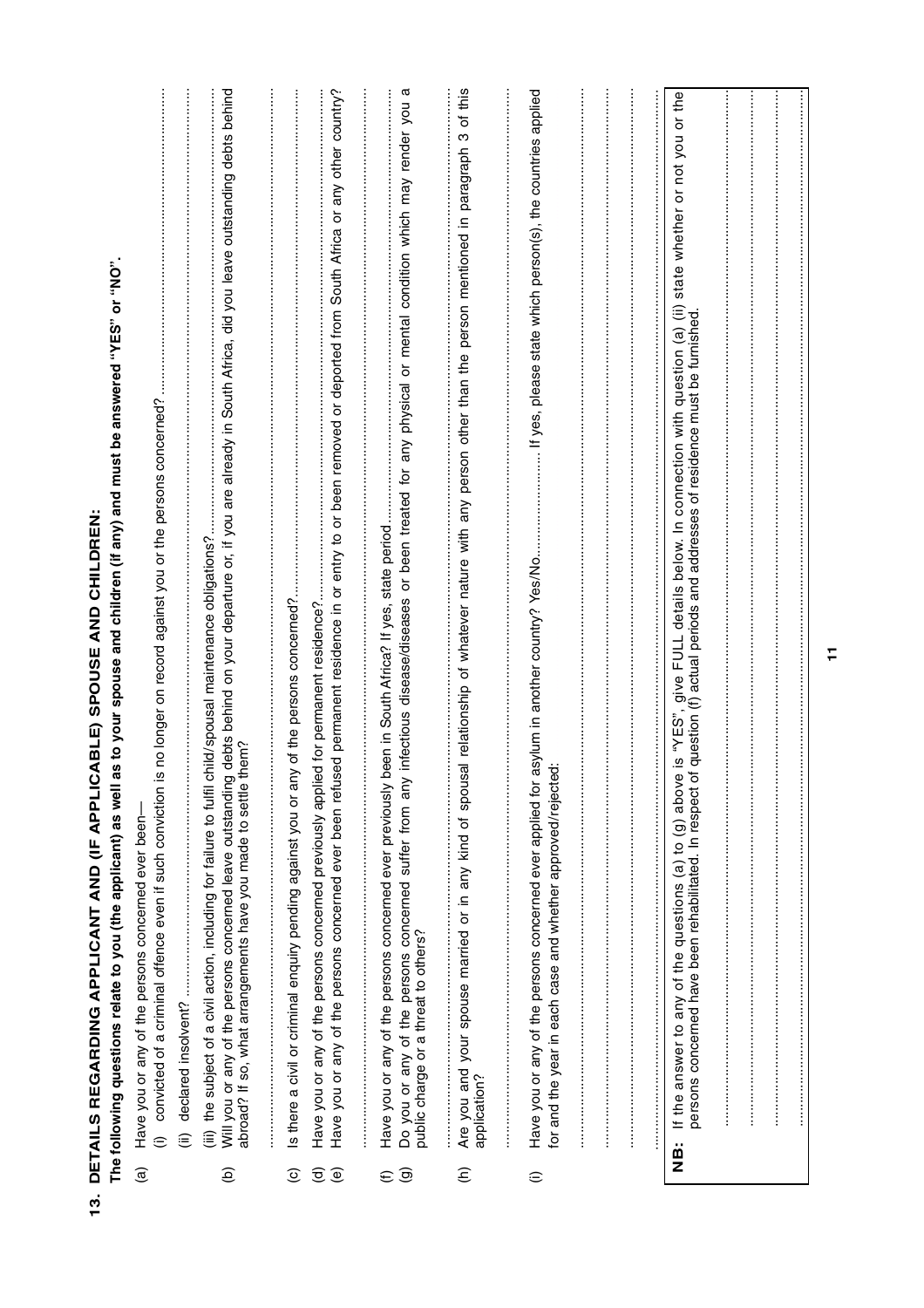| GENERAL INFORMATION:<br>$\frac{4}{1}$                                                                                                                                                                                                                                                                                                                                                                                                                                                                                                                                                                                                                                                                                                                                                                  |
|--------------------------------------------------------------------------------------------------------------------------------------------------------------------------------------------------------------------------------------------------------------------------------------------------------------------------------------------------------------------------------------------------------------------------------------------------------------------------------------------------------------------------------------------------------------------------------------------------------------------------------------------------------------------------------------------------------------------------------------------------------------------------------------------------------|
| a a series a componenta de la componenta de la componenta de la componenta de la componenta de la componenta de<br>Employment details of spouse if a South African citizen or permanent resident<br>$\alpha$ . The construction of the construction of the construction of the construction of the construction of the construction of the construction of the construction of the construction of the construction of the constructi                                                                                                                                                                                                                                                                                                                                                                  |
| documents furnished in support of this application may result in the application rejected or<br>dence the applicant shall not be allowed to sojourn in the Republic.<br>if discovered after the issuing of permanent resi-<br>Any incorrect or misleading information or false<br><b>NOTE:</b>                                                                                                                                                                                                                                                                                                                                                                                                                                                                                                         |
| I/We the undersigned, declare that the photograph(s) submitted in support of this application is/are a true likeness of the person(s) whose names appear on the reverse<br>side thereof, that the details reflected in this application and supporting documents are true and correct and that it is my/our intention to reside permanently in<br>of address whilst the application is being processed, with the understanding that in the event of failure<br>to do so the Department will not be responsible for any resultant breakdown in communication. I/we, furthermore, undertake to inform the Department of any<br>change in relevant information or circumstances that could influence the outcome of this application.<br>South Africa. I undertake to inform the Department of any change |
| $\vdots$<br>minor child)<br>(father or legal guardian if main applicant is a<br>Signature of applicant                                                                                                                                                                                                                                                                                                                                                                                                                                                                                                                                                                                                                                                                                                 |
| minor child)<br>(mother or legal guardian if main applicant is a                                                                                                                                                                                                                                                                                                                                                                                                                                                                                                                                                                                                                                                                                                                                       |
| PHOTOGRAPH IN RESPECT OF EACH APPLICANT OVER THE AGE OF ONE YEAR<br><b>ME</b><br>FOR OFFICIAL USE ONLY                                                                                                                                                                                                                                                                                                                                                                                                                                                                                                                                                                                                                                                                                                 |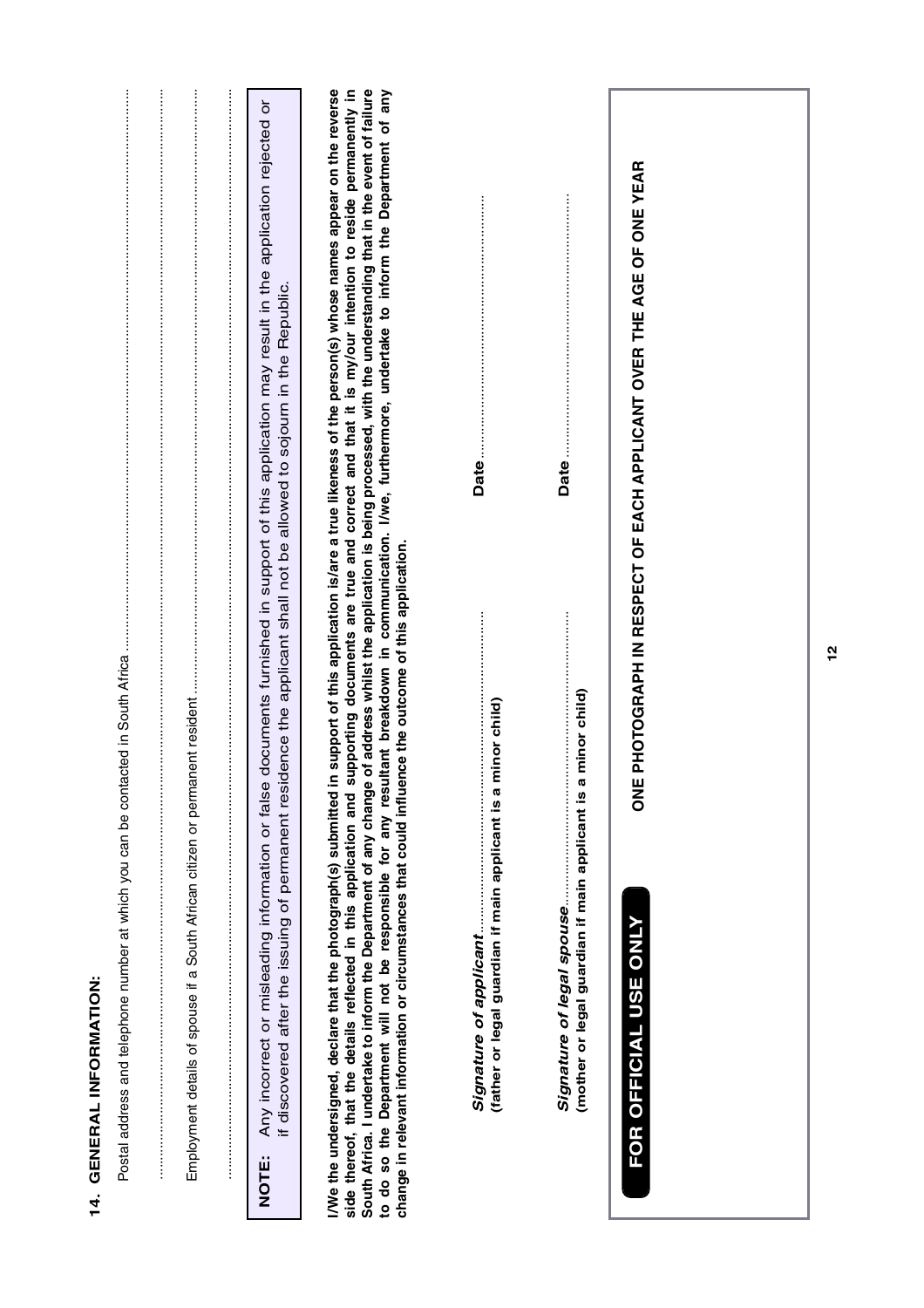| <br> <br>                |
|--------------------------|
|                          |
|                          |
|                          |
|                          |
| י<br> <br> <br>          |
|                          |
|                          |
|                          |
|                          |
|                          |
|                          |
|                          |
|                          |
|                          |
|                          |
|                          |
|                          |
|                          |
|                          |
|                          |
|                          |
| $\overline{\phantom{a}}$ |
| Í                        |
|                          |
|                          |
|                          |
|                          |
| ļ                        |
|                          |
| L<br>I                   |
| ļ<br>l                   |
| í                        |
|                          |
|                          |
| l                        |
| ŋ<br>I                   |
|                          |

- *IMPORTANT:* (a) The documents listed below must be submitted with the application by the persons indicated. **IMPORTANT:**
- (a) The documents listed below must be submitted with the application by the persons indicated.<br>(b) "**Applicants**" on this page includes all persons who intend to apply for a permanent residence permit.<br>(c) Documents which (b) **"Applicants"** on this page includes all persons who intend to apply for a permanent residence permit.
	- (c) Documents which are not in English, must be accompanied by **certified translations** into English.
- (d) The applicant and his/her spouse must sign the application. Where the applicant is a child both parents must sign.

| For official use<br>Attached | ş                                                               |                                                                                                                                                                         |                                                                                     |                                                                         |                                                                                                      |                                                                    |                                                                                                                                                |                                                                                                                                                              |                                                                                                                                                                                                                                                                                         |
|------------------------------|-----------------------------------------------------------------|-------------------------------------------------------------------------------------------------------------------------------------------------------------------------|-------------------------------------------------------------------------------------|-------------------------------------------------------------------------|------------------------------------------------------------------------------------------------------|--------------------------------------------------------------------|------------------------------------------------------------------------------------------------------------------------------------------------|--------------------------------------------------------------------------------------------------------------------------------------------------------------|-----------------------------------------------------------------------------------------------------------------------------------------------------------------------------------------------------------------------------------------------------------------------------------------|
|                              | Yes                                                             | Machine-type or instant photographs are not accept-<br>A recent, passport-type, full face photograph bearing<br>the names of the applicant on the reverse side thereof. | Only original passport(s)/identity documents or certified<br>copies are acceptable. | Only original documents or certified copies thereof are<br>accceptable. |                                                                                                      | Report must not be older than six months at time of<br>submission. | The report must not be older than six months at time of<br>submission. ("Mass X-ray" cards and separate radio-<br>logical reports acceptable.) | In respect of all countries of residence in excess of 12<br>months ( <b>originals only</b> ) (only acceptable if issued by<br>the relevant police authority) |                                                                                                                                                                                                                                                                                         |
|                              |                                                                 | able.<br>age<br>đ<br>All applicants one year<br>and older                                                                                                               | All applicants legally qualifying<br>for such                                       | etn<br>All applica                                                      | All applicants where applicable                                                                      | All applicants                                                     | All applicants 16 years of age<br>excluding<br>pregnat<br>and older<br>women)                                                                  | age<br>٦,<br>All applicants 21 years<br>and older                                                                                                            | All married applicants/spousal<br>jps<br>relationshi                                                                                                                                                                                                                                    |
|                              | Supporting documents required for all categories of applicants. | 2 Passport photographs                                                                                                                                                  | Valid passport or Identity Document                                                 | Full birth certificate, or extract from birth<br>record                 | Change of name document, i.e. Statutory<br>Declaration or Deed Poll or legal Adoption<br>Certificate | Medical report                                                     | Radiological report                                                                                                                            | Police certificate(s)                                                                                                                                        | contract where applicable in respect of a<br>from<br>marriage record. Documentary proof of<br>registration of customary marriage where<br>applicable, prescribed affidavit and notarial<br>extract<br>permanent spousal relationship<br>$\overline{\sigma}$<br>certificate,<br>Marriage |
|                              | 15.1                                                            | 15.1.1                                                                                                                                                                  | 15.1.2                                                                              | 15.1.3                                                                  | 15.1.4                                                                                               | 15.1.5                                                             | 15.1.6                                                                                                                                         | 15.1.7                                                                                                                                                       | 15.1.8                                                                                                                                                                                                                                                                                  |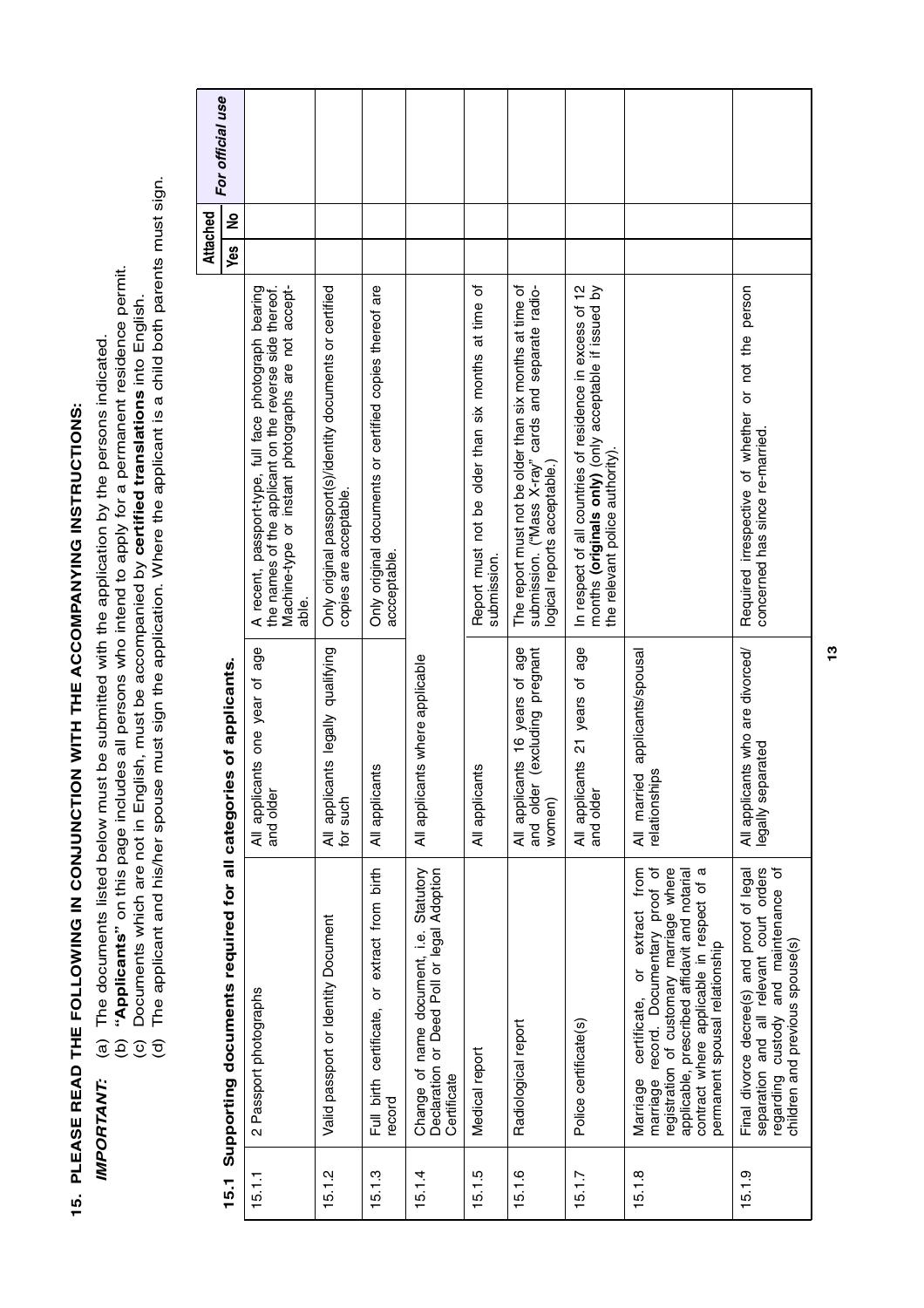| For official use<br>$\frac{9}{2}$<br>Yes |                                                                                                                 |                                  |                                                                                                                                                                   |                                                                                                                                                                                                                                                                                              |
|------------------------------------------|-----------------------------------------------------------------------------------------------------------------|----------------------------------|-------------------------------------------------------------------------------------------------------------------------------------------------------------------|----------------------------------------------------------------------------------------------------------------------------------------------------------------------------------------------------------------------------------------------------------------------------------------------|
|                                          |                                                                                                                 |                                  | NB: (a) Full details of both training and experience are<br>essential to confirm an applicant's ability to<br>perform the intended occupation in South<br>Africa. | (c) Present employer's work reference may be<br>occupation in which trained and/or employed.<br>tion must indicate the actual dates of training<br>and/or employment and also the capacity or<br>(b) Documents submitted in support of this sec-<br>submitted at a later date if so desired. |
|                                          | Where applicable                                                                                                | All widows and widowers          | All applicants who will be<br>or study in South<br>employed<br>Africa                                                                                             | All applicants who will be<br>employed in South Africa                                                                                                                                                                                                                                       |
|                                          | Written consent of both parents in the case<br>of minor children where only one of the<br>parents is emigrating | Death certificate of late spouse | Highest educational, trade and/or profes-<br>sional certificates evaluated by a South<br>African qualifications authority                                         | Work references or certificates of service<br>covering at least the last five years                                                                                                                                                                                                          |
|                                          | 15.1.10                                                                                                         | 15.1.11                          | 15.1.12                                                                                                                                                           | 15.1.13                                                                                                                                                                                                                                                                                      |

#### 15.2 Category 26 (a): Main applicant has been the holder of a temporary work permit in the Republic for the past<br>five (5) vears **Category 26 (a): Main applicant has been the holder of a temporary work permit in the Republic for the past five (5) years**

|        | nand Annual                                                                                                                                                                                                       |                                                    |  |
|--------|-------------------------------------------------------------------------------------------------------------------------------------------------------------------------------------------------------------------|----------------------------------------------------|--|
| 15.2   | Proof of permanent employment offer<br>and/or proof of 5 years continuous work<br>permit status                                                                                                                   | All applicants who are employed<br>in South Africa |  |
| 15.2.2 | Certification by the prospective employer's<br>chartered accountant setting out the job<br>description and certifying that the job exists<br>and is intended to be filled by the applicant                        |                                                    |  |
| 15.23  | Certification by the Department of Labour<br>that the terms and conditions of the job offer<br>are not inferior to those prevailing in the<br>relevant market segment for South African<br>citizens and residents |                                                    |  |
| 15.2.4 | body, board or council in the Republic, if<br>Proof of registration with professional<br>applicable                                                                                                               |                                                    |  |

**14**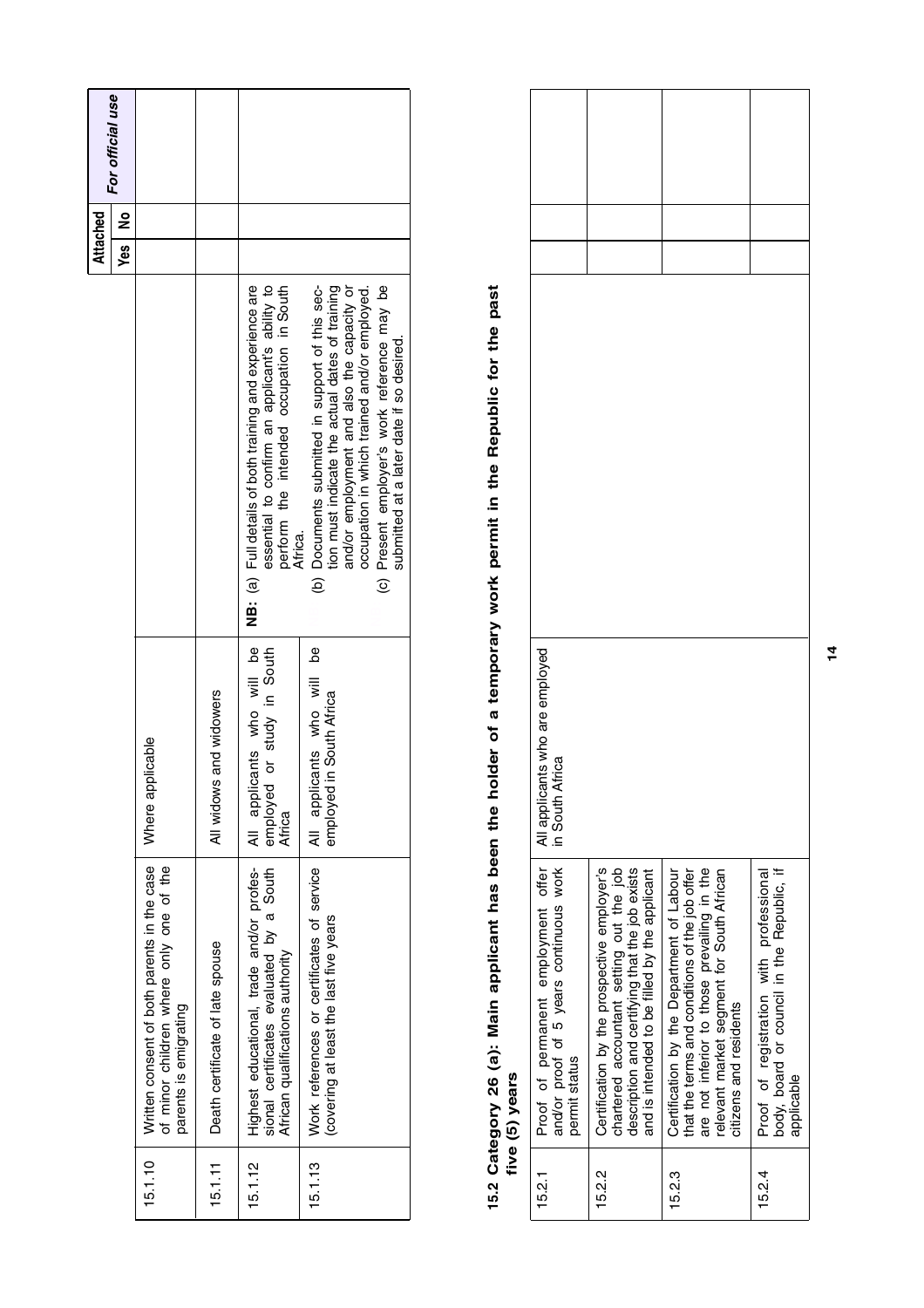|        |                                                                                                                |          |                                                                                                                                                                                                                                                                                                                     | Attached |   | For official use |
|--------|----------------------------------------------------------------------------------------------------------------|----------|---------------------------------------------------------------------------------------------------------------------------------------------------------------------------------------------------------------------------------------------------------------------------------------------------------------------|----------|---|------------------|
| 15.3   | Category 26 (b): Main applicant is the spouse of                                                               | Ø        | South African citizen/permanent resident.                                                                                                                                                                                                                                                                           | Yes      | ş |                  |
| 15.3.1 | Declaration of support for the application by the spouse who is the citizen or resident.                       |          |                                                                                                                                                                                                                                                                                                                     |          |   |                  |
| 15.3.2 | South African citizen or permanent<br>document of<br>spouse.<br>Identity                                       | resident | Permanent resident spouse may also submit his/her permanent<br>residence permit.                                                                                                                                                                                                                                    |          |   |                  |
|        |                                                                                                                |          |                                                                                                                                                                                                                                                                                                                     |          |   |                  |
|        | 15.4 Category 26 (c): Main applicant is the child, under                                                       |          | the age of 21, of a South African citizen/permanent resident.                                                                                                                                                                                                                                                       |          |   |                  |
| 15.4.1 | country of origin                                                                                              |          | Consent of both parents or guardian, together with an undertaking to provide financial support if applicant is deemed a minor by his/her                                                                                                                                                                            |          |   |                  |
|        |                                                                                                                |          |                                                                                                                                                                                                                                                                                                                     |          |   |                  |
|        | 15.5 Category 26 (d): Main applicant is the child, 21 yea                                                      |          | rs of age or older, of a South African citizen.                                                                                                                                                                                                                                                                     |          |   |                  |
| 15.5.1 | An undertaking by the parents to provide the required finan                                                    |          | cial support if required.                                                                                                                                                                                                                                                                                           |          |   |                  |
|        | regulation 33 (10).                                                                                            |          | 15.6 Category 27 (a): Main applicant has received an offer of permanent employment which falls within the yearly<br>limits of available permits prescribed from time to time for each sector of industry, trade and commerce in                                                                                     |          |   |                  |
| 15.6.1 | An offer of permanent employment                                                                               | by the I | Department of Home Affairs that the permit is accommodated within the<br>The work offer must state clearly the occupation to be followed and salary offered and<br>must not be older than three months at time of submission. Subject to confirmation<br>yearly available permits prescribed in regulation 33 (10). |          |   |                  |
| 15.6.2 | to fill it.                                                                                                    |          | Certification by the (prospective) employer's chartered accountant that the position exists and that the position and related job description<br>was advertised in the prescribed form as set out in regulations 28 (5) and 28 (6) and no suitably qualified citizen or resident was available                      |          |   |                  |
| 15.6.3 | Certification from the Department of Labour that the term<br>relevant market sector for citizens or residents. |          | is and conditions of the work offer are not inferior to those prevailing in the                                                                                                                                                                                                                                     |          |   |                  |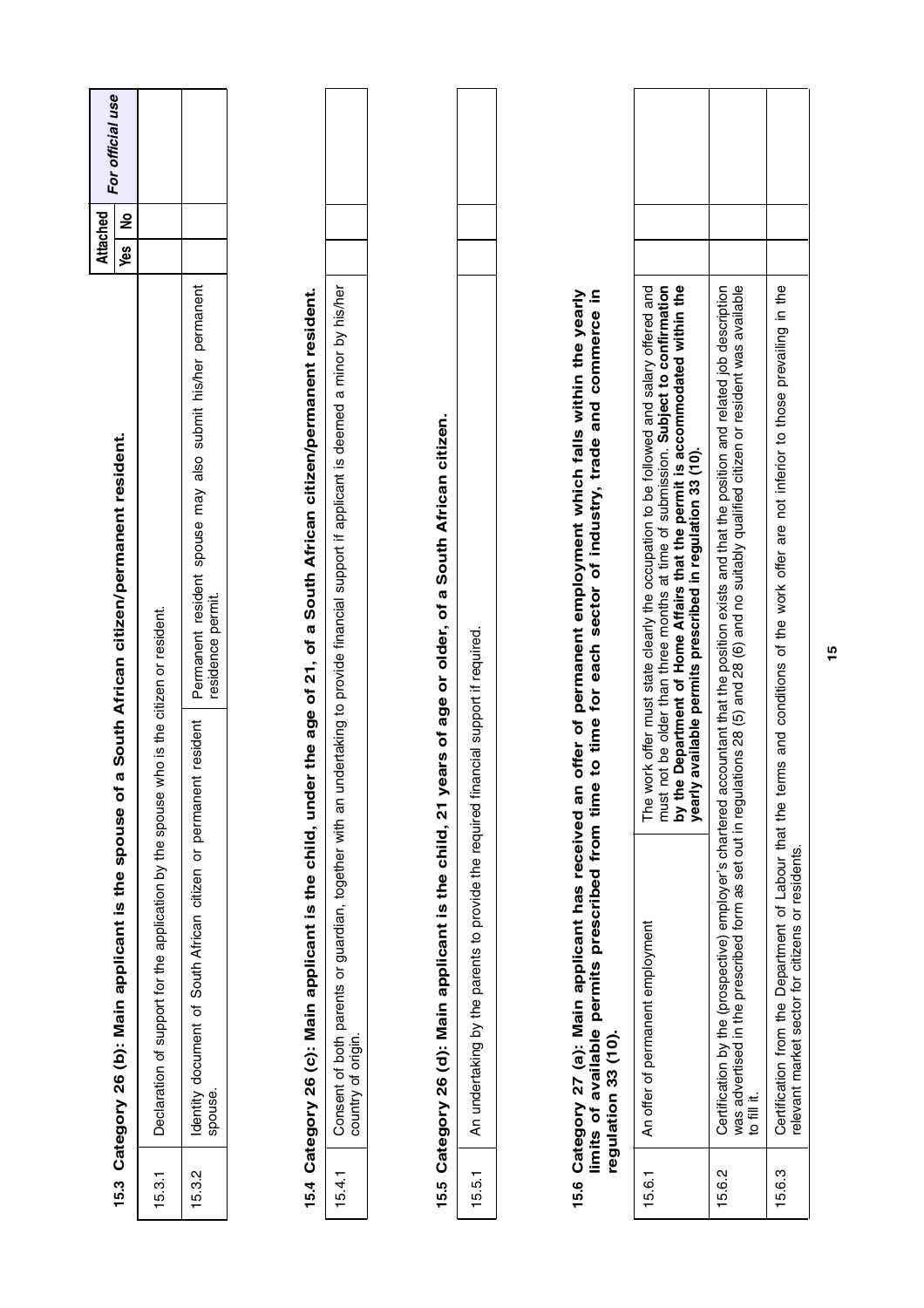|        |                                                                                                                                                                                                             | Attached | For official use |
|--------|-------------------------------------------------------------------------------------------------------------------------------------------------------------------------------------------------------------|----------|------------------|
|        | skills or qualifications.<br>15.7 Category 27 (b): Main applicant has extraordinary                                                                                                                         | Yes   No |                  |
| 15.7.1 | Testimonials from previous employers, if applicable.                                                                                                                                                        |          |                  |
| 15.7.2 | A comprehensive curriculum vitae.                                                                                                                                                                           |          |                  |
| 15.7.3 | from an established South African academic, cultural or business body confirm-<br>A letter from a foreign or South African organ of state or t<br>ing the applicant's exceptional skills or qualifications. |          |                  |
| 15.7.4 | Other proof to substantiate exceptional skills or qualifications, such as publications and testimonials.                                                                                                    |          |                  |

## 15.8 Category 27 (c): Main applicant intends to establish a business or to invest in an existing business. **15.8 Category 27 (c): Main applicant intends to establish a business or to invest in an existing business.**

| 15.8.1 | Proof of availability of funds for transfer from abroad.                                                                                                                                                                                                                                                                                                                                                                                                                                                                                                                                                    |                                                                                                                                                                                                                                                       |  |
|--------|-------------------------------------------------------------------------------------------------------------------------------------------------------------------------------------------------------------------------------------------------------------------------------------------------------------------------------------------------------------------------------------------------------------------------------------------------------------------------------------------------------------------------------------------------------------------------------------------------------------|-------------------------------------------------------------------------------------------------------------------------------------------------------------------------------------------------------------------------------------------------------|--|
| 15.8.2 | A curriculum vitae setting out the applicant's expertise and experience in the type of business envisaged                                                                                                                                                                                                                                                                                                                                                                                                                                                                                                   |                                                                                                                                                                                                                                                       |  |
| 15.8.3 | Certification of feasibility/viability of the business by a chartered accountant.                                                                                                                                                                                                                                                                                                                                                                                                                                                                                                                           |                                                                                                                                                                                                                                                       |  |
| 15.8.4 | Certification by a chartered accountant that at least R2 500 000 (two million five hundred thousand<br>part of the book value of the business.<br>rand) value origination from abroad shall be invested as                                                                                                                                                                                                                                                                                                                                                                                                  | the<br>a request from the Department of<br>Trade and Industry or documenta-<br>Department to reduce the pre-<br>scribed capitalisation requirement,<br>tion supporting a claim of national<br>applicant requests<br>interest must be attached.<br>the |  |
| 15.8.5 | Proof of planned registration with the appropriate statutory body, if required by the nature of business.                                                                                                                                                                                                                                                                                                                                                                                                                                                                                                   |                                                                                                                                                                                                                                                       |  |
| 15.8.6 | Proof that the business involves a transfer of technology not generally available in the Republic.<br>Proof that the business is or will be in one of the sectors set out in regulation 24 (2) (e).<br>Proof that at least five South African citizens or permanent residents will be employed.<br>Proof that the business contributes to the geographical spread of economic activity.<br>Business track record to prove entrepreneurial skills<br>Proof of the export potential of the business.<br>Submission of at least one of the following:<br>$\widehat{\mathbf{e}}$<br>T<br>$\widehat{\circ}$<br>€ |                                                                                                                                                                                                                                                       |  |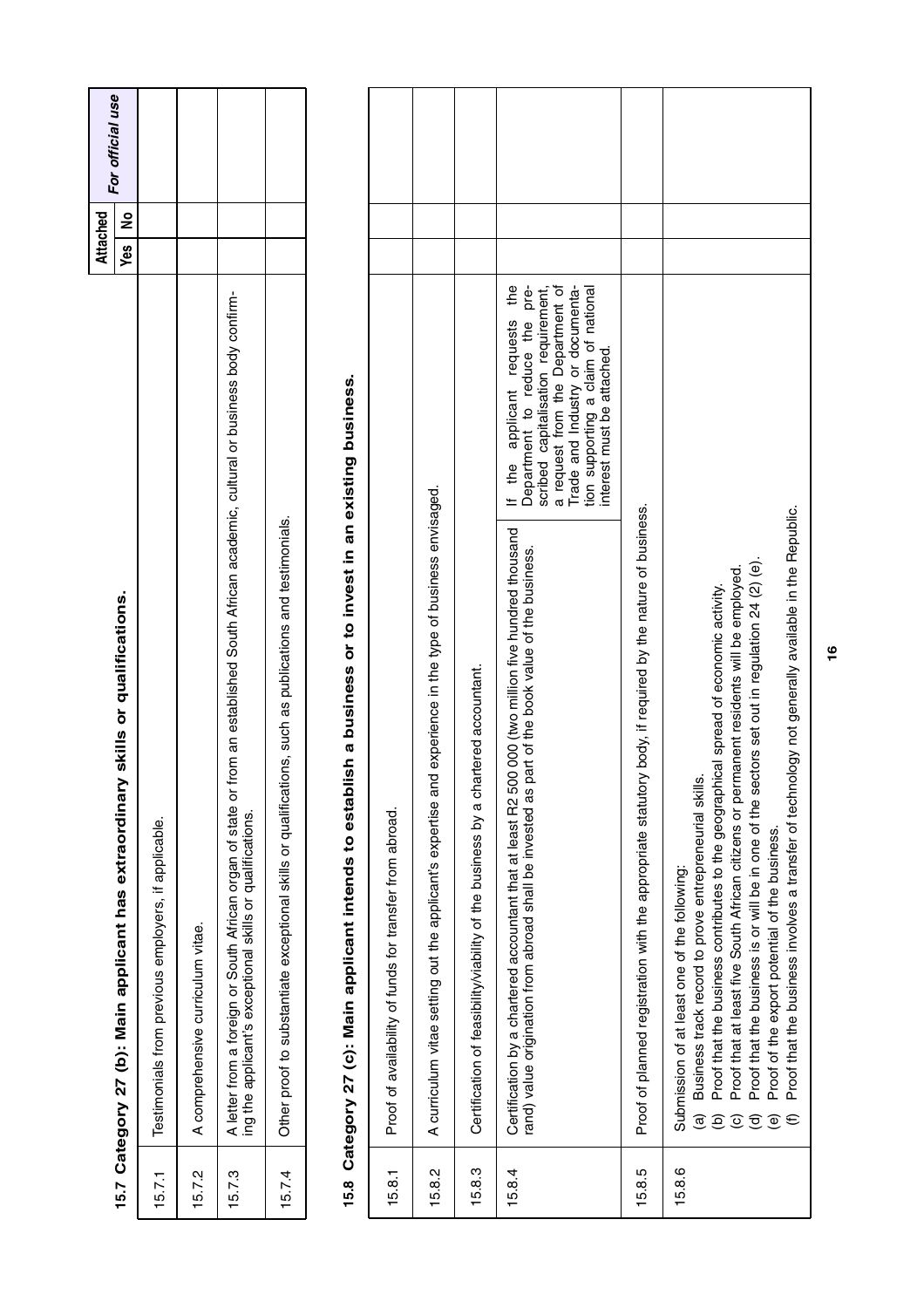|         |                                                                                                                                                                                                                                                                                                                                                                                                                                            |                               |                                                                                                                                                                                                                                                                                                                                         | Attached |               | For official use |
|---------|--------------------------------------------------------------------------------------------------------------------------------------------------------------------------------------------------------------------------------------------------------------------------------------------------------------------------------------------------------------------------------------------------------------------------------------------|-------------------------------|-----------------------------------------------------------------------------------------------------------------------------------------------------------------------------------------------------------------------------------------------------------------------------------------------------------------------------------------|----------|---------------|------------------|
|         |                                                                                                                                                                                                                                                                                                                                                                                                                                            |                               |                                                                                                                                                                                                                                                                                                                                         | Yes      | $\frac{1}{2}$ |                  |
| 15.8.7  | full details of the partners/directors and their residential status in the Republic.<br>Where the application is in respect of an investment in an                                                                                                                                                                                                                                                                                         |                               | existing business, written shareholder's or partnership agreements containing                                                                                                                                                                                                                                                           |          |               |                  |
| 15.8.8  | Certification by a chartered accountant that the existing value of the business amounts to<br>If the applicant has started his/her own business in the Republic submit the following:<br>Proof of registration with the appropriate statutory body, if applicable.<br>Proof of registration with the South African Revenue Service.<br>at least R2,5 m (two million five hundred thousand rand).<br>ê<br>$\widehat{\mathbf{a}}$<br>$\odot$ |                               | The note under item 15.8.5 also applies<br>Additional requirements if applicant<br>to the capitalisation requirement here.<br>has started an own business:                                                                                                                                                                              |          |               |                  |
| 15.9    | Category 27 (d): Main applicant has refugee status in the Republic.                                                                                                                                                                                                                                                                                                                                                                        |                               |                                                                                                                                                                                                                                                                                                                                         |          |               |                  |
| 15.9.1  | om date<br>Proof of five years continuous residence in the Republic fr<br>on which applicant was granted asylum.                                                                                                                                                                                                                                                                                                                           |                               | requirements listed under item 9 (1) (e), (f) (in the case of a<br>foreign marriage), (h) to (m), and (n) of Schedule A of the<br>Regulations, if the original is not available, may be replaced<br>NB: In respect of applications on this ground the documentation<br>with a sworn affidavit in respect of the country fled from only. |          |               |                  |
| 15.9.2  | Certification from the Standing Committee for Refugee Affairs that applicant will remain a refugee indefinitely.                                                                                                                                                                                                                                                                                                                           |                               |                                                                                                                                                                                                                                                                                                                                         |          |               |                  |
| 15.9.3  | An affidavit regarding aliases used for refugee status application(s) by main applicant and/or family members, if applicable.                                                                                                                                                                                                                                                                                                              |                               |                                                                                                                                                                                                                                                                                                                                         |          |               |                  |
|         | in the Republic.<br>15.10 Category 27 (e): Main applicant intends to retire                                                                                                                                                                                                                                                                                                                                                                |                               |                                                                                                                                                                                                                                                                                                                                         |          |               |                  |
| 15.10.1 | R20 000 per month or a net worth of at least R12 000 000 (twelve million rand) providing a minimum income of R20 000 for the rest of<br>Certification by a chartered accountant that applicant has<br>his/her life.                                                                                                                                                                                                                        |                               | the right to a pension or irrevocable retirement annuity with a minimum value of                                                                                                                                                                                                                                                        |          |               |                  |
| 15.11   | Category 27 (f): Main applicant complies with the                                                                                                                                                                                                                                                                                                                                                                                          | minimum prescribed net worth. |                                                                                                                                                                                                                                                                                                                                         |          |               |                  |
| 15.11.1 | Certification by a chartered accountant that main applicant has a minimum net worth of R20 000 000 (twenty million rand).                                                                                                                                                                                                                                                                                                                  |                               |                                                                                                                                                                                                                                                                                                                                         |          |               |                  |

| 5.11.1 | nt has a minimum net worth of R20 000 000 (twenty million rand'<br>Certification by a chartered accountant that main applicar |  |  |
|--------|-------------------------------------------------------------------------------------------------------------------------------|--|--|
| 5.11.2 | section 27 (f) of the Act<br>Payment of R100 000 fee to the Department referred to                                            |  |  |